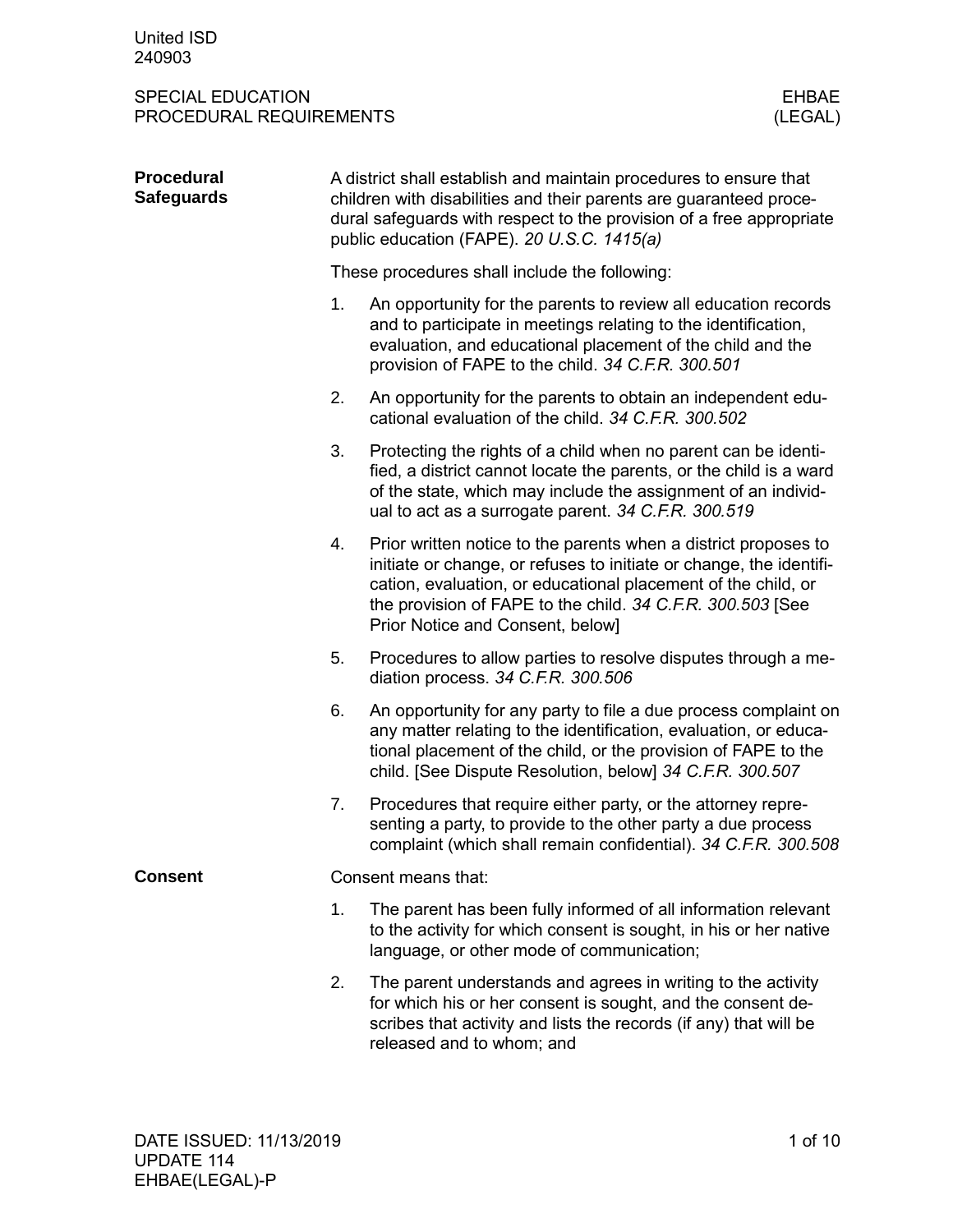#### SPECIAL EDUCATION FROCEDURAL REQUIREMENTS AND SUMMON SERVICES OF THE SERVICE OF THE SERVICE OF THE SERVICE OF T<br>
STRINGED AND THE SERVICE OF THE SERVICE OF THE SERVICE OF THE SERVICE OF THE SERVICE OF THE SERVICE OF THE SE PROCEDURAL REQUIREMENTS

|                                               | 3.                                                                                         | The parent understands that the granting of consent is volun-<br>tary on the part of the parent and may be revoked at any time.<br>A revocation of consent is not retroactive.                                                                                                                                                                             |  |  |
|-----------------------------------------------|--------------------------------------------------------------------------------------------|------------------------------------------------------------------------------------------------------------------------------------------------------------------------------------------------------------------------------------------------------------------------------------------------------------------------------------------------------------|--|--|
|                                               |                                                                                            | If the parent revokes consent in writing for his or her child's<br>receipt of services after the child is initially provided special<br>education and related services, the district is not required to<br>amend the child's education records to remove any refer-<br>ences to the child's receipt of services because of the revoca-<br>tion of consent. |  |  |
|                                               |                                                                                            | 34 C.F.R. 300.9                                                                                                                                                                                                                                                                                                                                            |  |  |
| <b>Language of Notices</b>                    |                                                                                            | The procedural safeguards and prior notices described below must<br>be written in language understandable to the general public. The<br>notice must be provided in the native language of the parent or<br>other mode of communication used by the parent, unless it is<br>clearly not feasible to do so. 34 C.F.R. 300.503(c), .504(d)                    |  |  |
| <b>Electronic Delivery</b><br>of Notices      |                                                                                            | A parent may elect to receive the procedural safeguards notice,<br>prior notice, or notice of due process complaint by electronic mail if<br>a district makes that option available. 34 C.F.R. 300.505                                                                                                                                                     |  |  |
| <b>Procedural</b><br><b>Safeguards Notice</b> |                                                                                            | A district shall provide a copy of the procedural safeguards to par-<br>ents only one time a year, except that a copy also shall be given to<br>the parents:                                                                                                                                                                                               |  |  |
|                                               | 1.                                                                                         | Upon initial referral or parental request for evaluation;                                                                                                                                                                                                                                                                                                  |  |  |
|                                               | 2.                                                                                         | Upon receipt of the first state complaint and upon receipt of<br>the first due process complaint in a school year;                                                                                                                                                                                                                                         |  |  |
|                                               | 3.                                                                                         | On the date of a decision to make a disciplinary removal that<br>is a change in placement; and                                                                                                                                                                                                                                                             |  |  |
|                                               | 4.                                                                                         | Upon request by a parent.                                                                                                                                                                                                                                                                                                                                  |  |  |
|                                               |                                                                                            | A district may place a current copy of the procedural safeguards<br>notice on its website, if it has one.                                                                                                                                                                                                                                                  |  |  |
| <b>Contents of Notice</b>                     | The notice shall include a full explanation of the procedural safe-<br>guards relating to: |                                                                                                                                                                                                                                                                                                                                                            |  |  |
|                                               | 1.                                                                                         | Independent educational evaluations;                                                                                                                                                                                                                                                                                                                       |  |  |
|                                               | 2.                                                                                         | Prior written notice;                                                                                                                                                                                                                                                                                                                                      |  |  |
|                                               | 3.                                                                                         | Parental consent;                                                                                                                                                                                                                                                                                                                                          |  |  |
|                                               | 4.                                                                                         | Access to educational records;                                                                                                                                                                                                                                                                                                                             |  |  |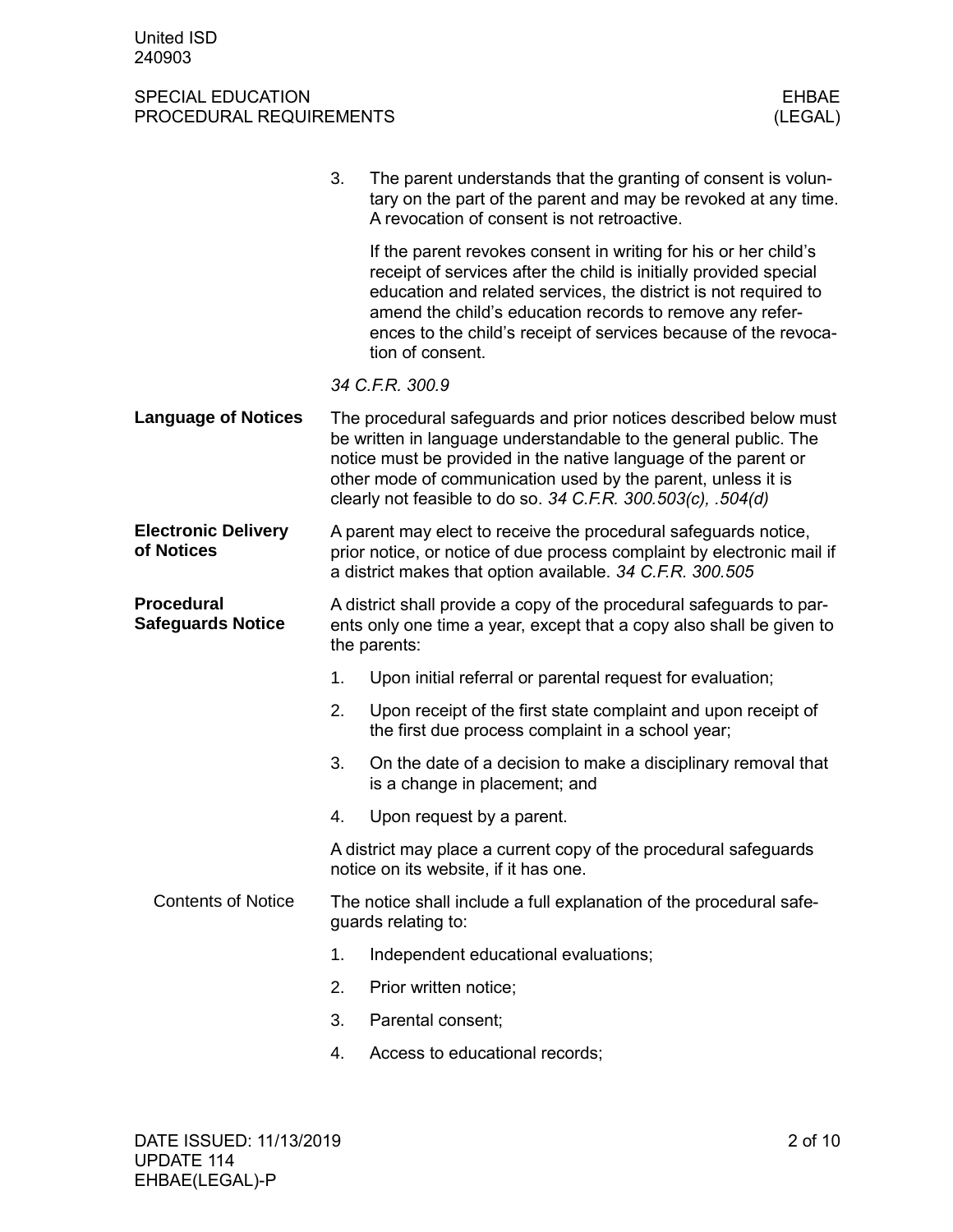|                                           | 5.  | Opportunity to present and resolve complaints through the<br>due process complaint and state complaint procedures, in-<br>cluding: |                                                                                                                                                                                                                                                                                                                        |  |  |
|-------------------------------------------|-----|------------------------------------------------------------------------------------------------------------------------------------|------------------------------------------------------------------------------------------------------------------------------------------------------------------------------------------------------------------------------------------------------------------------------------------------------------------------|--|--|
|                                           |     | a.                                                                                                                                 | The time period in which to file a complaint;                                                                                                                                                                                                                                                                          |  |  |
|                                           |     | b.                                                                                                                                 | The opportunity for the district to resolve the complaint;<br>and                                                                                                                                                                                                                                                      |  |  |
|                                           |     | C.                                                                                                                                 | The difference between the due process complaint and<br>the state complaint procedures, including the jurisdiction<br>of each procedure, what issues may be raised, filing and<br>decisional timelines, and relevant procedures.                                                                                       |  |  |
|                                           | 6.  |                                                                                                                                    | The availability of mediation;                                                                                                                                                                                                                                                                                         |  |  |
|                                           | 7.  |                                                                                                                                    | The child's placement during pendency of any due process<br>proceedings;                                                                                                                                                                                                                                               |  |  |
|                                           | 8.  |                                                                                                                                    | Procedures for children who are subject to placement in an in-<br>terim alternative educational setting;                                                                                                                                                                                                               |  |  |
|                                           | 9.  |                                                                                                                                    | Requirements for unilateral placement by parents of children<br>in private schools at public expense;                                                                                                                                                                                                                  |  |  |
|                                           | 10. |                                                                                                                                    | Hearings on due process complaints, including requirements<br>for disclosure of evaluation results and recommendations;                                                                                                                                                                                                |  |  |
|                                           | 11. |                                                                                                                                    | Civil actions, including the time period in which to file such ac-<br>tions; and                                                                                                                                                                                                                                       |  |  |
|                                           |     |                                                                                                                                    | 12. Attorneys' fees.                                                                                                                                                                                                                                                                                                   |  |  |
|                                           |     |                                                                                                                                    | 20 U.S.C. 1415(a)-(b), (d); 34 C.F.R. 300.504                                                                                                                                                                                                                                                                          |  |  |
| <b>Prior Notice and</b><br><b>Consent</b> |     |                                                                                                                                    | A district shall provide prior written notice to the parents a reasona-<br>ble time before the district proposes to initiate or change, or re-<br>fuses to initiate or change, the identification, evaluation, or educa-<br>tional placement of a child or the provision of FAPE to the child. 34<br>C.F.R. 300.503(a) |  |  |
|                                           |     |                                                                                                                                    | Notice must be provided to the parent in the parent's native lan-<br>guage or other mode of communication at least five school days<br>before the school district proposes or refuses the action unless the<br>parent agrees to a shorter time frame. 19 TAC 89.1050(h)                                                |  |  |
| <b>Contents of Notice</b>                 |     |                                                                                                                                    | The notice must include:                                                                                                                                                                                                                                                                                               |  |  |
|                                           | 1.  |                                                                                                                                    | A description of the action proposed or refused by the district;                                                                                                                                                                                                                                                       |  |  |
|                                           | 2.  |                                                                                                                                    | An explanation of why the district proposes or refuses to take<br>the action;                                                                                                                                                                                                                                          |  |  |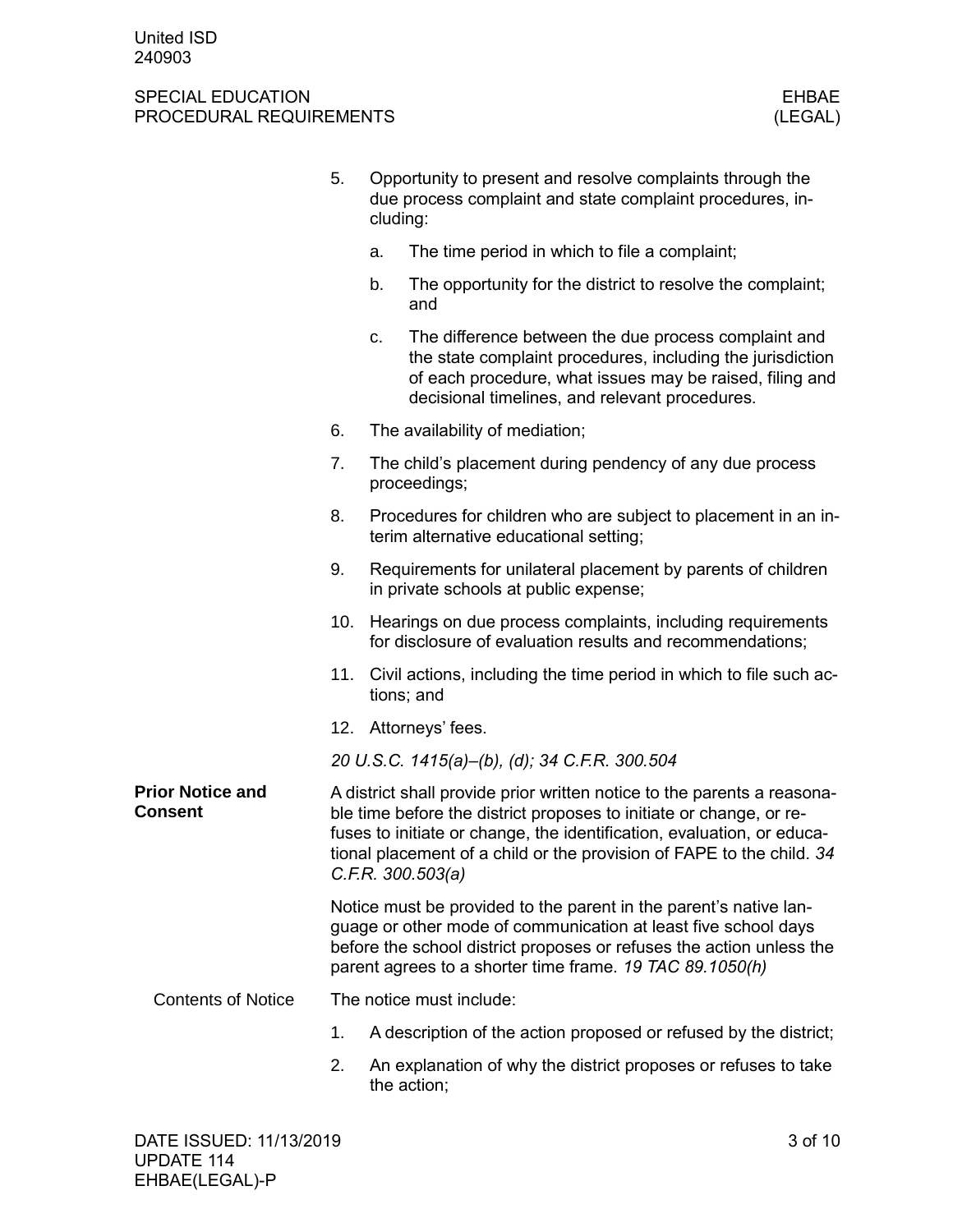|                                                          | 3.                                                                                                                                                                                                                                                                                                                                                       | A description of each evaluation procedure, assessment, rec-<br>ord, or report the district used as a basis for the proposed or<br>refused action;                                                                                                                                 |  |  |  |
|----------------------------------------------------------|----------------------------------------------------------------------------------------------------------------------------------------------------------------------------------------------------------------------------------------------------------------------------------------------------------------------------------------------------------|------------------------------------------------------------------------------------------------------------------------------------------------------------------------------------------------------------------------------------------------------------------------------------|--|--|--|
|                                                          | 4.                                                                                                                                                                                                                                                                                                                                                       | A statement that the parents have protection under the proce-<br>dural safeguards and, if this notice is not an initial referral for<br>evaluation, the means by which a copy of the procedural safe-<br>guards can be obtained;                                                   |  |  |  |
|                                                          | 5.                                                                                                                                                                                                                                                                                                                                                       | Sources for parents to contact to obtain assistance in under-<br>standing the Individuals with Disabilities Act (IDEA) rules;                                                                                                                                                      |  |  |  |
|                                                          | 6.                                                                                                                                                                                                                                                                                                                                                       | A description of other options the admission, review, and dis-<br>missal (ARD) committee [see EHBAB] considered and the<br>reasons why those options were rejected; and                                                                                                            |  |  |  |
|                                                          | 7.                                                                                                                                                                                                                                                                                                                                                       | A description of other factors that are relevant to the district's<br>proposal or refusal.                                                                                                                                                                                         |  |  |  |
|                                                          |                                                                                                                                                                                                                                                                                                                                                          | 34 C.F.R. 300.503(b)                                                                                                                                                                                                                                                               |  |  |  |
| Consent to Initial<br>Evaluation                         | Before a district conducts an initial evaluation, it shall provide prior<br>written notice, including a description of any evaluation the district<br>proposes to conduct, and obtain informed consent for the evalua-<br>tion from the parents. 20 U.S.C. $1414(a)(1)(D)$ , (E); 34 C.F.R.<br>300.304(a)                                                |                                                                                                                                                                                                                                                                                    |  |  |  |
| <b>Consent to Services</b>                               | A district shall seek informed consent from the parent before<br>providing special education and related services to a child. 20<br>U.S.C. $1414(a)(1)(D)$ [See EHBAA]                                                                                                                                                                                   |                                                                                                                                                                                                                                                                                    |  |  |  |
| Consent to<br>Reevaluation                               | A district shall obtain informed parental consent before conducting<br>any reevaluation of a child with a disability, except that such in-<br>formed parental consent need not be obtained if the district can<br>demonstrate that it has taken reasonable measures to obtain such<br>consent and the parent has failed to respond. 20 U.S.C. 1414(c)(3) |                                                                                                                                                                                                                                                                                    |  |  |  |
| Psychological<br><b>Examinations and</b><br><b>Tests</b> |                                                                                                                                                                                                                                                                                                                                                          | On request of a child's parent, before obtaining the parent's con-<br>sent for the administration of any psychological examination or test<br>to the child as part of the evaluation of the child's need for special<br>education, a district shall provide to the child's parent: |  |  |  |
|                                                          | 1.                                                                                                                                                                                                                                                                                                                                                       | The name and type of the examination or test; and                                                                                                                                                                                                                                  |  |  |  |
|                                                          | 2.                                                                                                                                                                                                                                                                                                                                                       | An explanation of how the examination or test will be used to<br>develop an appropriate individualized education program<br>(IEP) for the child.                                                                                                                                   |  |  |  |
|                                                          |                                                                                                                                                                                                                                                                                                                                                          | If a district determines that an additional examination or test is re-<br>quired for the evaluation of a child's need for special education, the<br>district shall provide the information above to the parent regarding                                                           |  |  |  |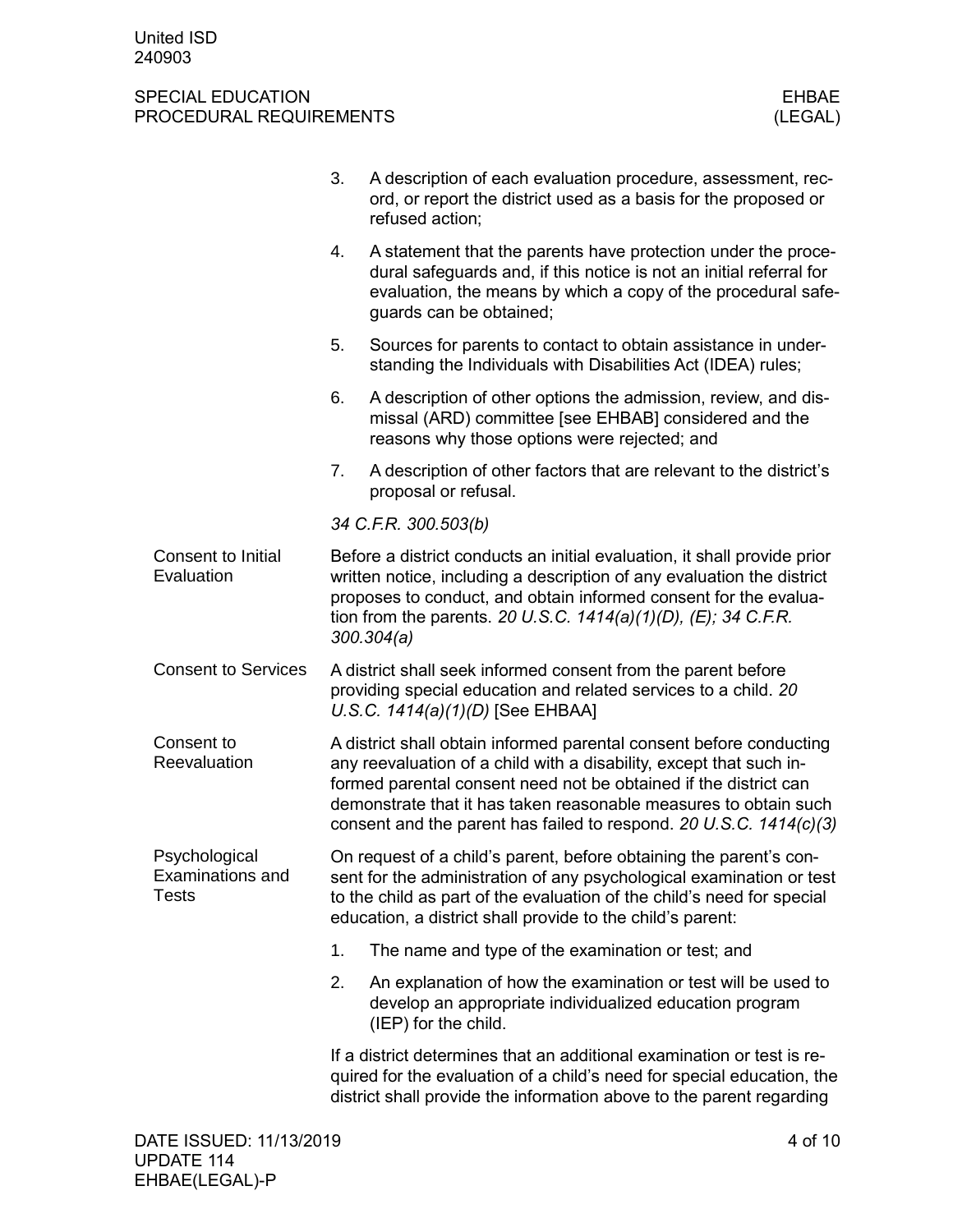|                           | the additional examination or test and shall obtain additional con-<br>sent for the examination of test.                                                                                                                                                                                                              |  |  |  |  |  |  |  |
|---------------------------|-----------------------------------------------------------------------------------------------------------------------------------------------------------------------------------------------------------------------------------------------------------------------------------------------------------------------|--|--|--|--|--|--|--|
|                           | Education Code $29.0041(a)$ , (b)                                                                                                                                                                                                                                                                                     |  |  |  |  |  |  |  |
| <b>Dispute Resolution</b> | The possible options for resolving disputes that arise between a<br>parent and a school district relating to the identification, evaluation,<br>or educational placement of or the provision of FAPE to a student<br>with a disability include, but are not limited to:                                               |  |  |  |  |  |  |  |
|                           | ARD committee meetings, including IEP facilitation if offered<br>1.<br>by the district, under 19 Administrative Code 89.1196;                                                                                                                                                                                         |  |  |  |  |  |  |  |
|                           | 2.<br>Meetings or conferences with the student's teachers;                                                                                                                                                                                                                                                            |  |  |  |  |  |  |  |
|                           | 3.<br>Meetings or conferences, subject to the district's policies, with<br>the campus principal, special education director, superinten-<br>dent, or board;                                                                                                                                                           |  |  |  |  |  |  |  |
|                           | 4.<br>Requesting state IEP facilitation in accordance with 19 Admin-<br>istrative Code 89.1197;                                                                                                                                                                                                                       |  |  |  |  |  |  |  |
|                           | Requesting mediation through the Texas Education Agency<br>5.<br>(TEA) in accordance with 19 Administrative Code 89.1193;                                                                                                                                                                                             |  |  |  |  |  |  |  |
|                           | 6.<br>Filing a complaint with TEA in accordance with 19 Administra-<br>tive Code 89.1195; or                                                                                                                                                                                                                          |  |  |  |  |  |  |  |
|                           | 7.<br>Requesting a due process hearing through TEA in accord-<br>ance with 19 Administrative Code 89.1151-.1191.                                                                                                                                                                                                      |  |  |  |  |  |  |  |
|                           | 19 TAC 89.1150                                                                                                                                                                                                                                                                                                        |  |  |  |  |  |  |  |
| Due Process<br>Complaint  | Whenever a due process complaint has been received by a district,<br>the parent shall have an opportunity for an impartial due process<br>hearing, which shall be conducted by an impartial hearing officer<br>selected by TEA. [For TEA rules on due process hearings, see 19<br>Administrative Code 89.1151-.1191.] |  |  |  |  |  |  |  |
| <b>Timeline</b>           | Such due process complaint must set forth an alleged violation that<br>occurred not more than one year before the date the parent knew<br>or should have known about the alleged action that forms the basis<br>of the complaint.                                                                                     |  |  |  |  |  |  |  |
|                           | 20 U.S.C. 1415(f)(1)(A); 19 TAC 89.1151(c), .1170(a)                                                                                                                                                                                                                                                                  |  |  |  |  |  |  |  |
| Exception                 | This timeline shall not apply if the parent was prevented from re-<br>questing a hearing due to:                                                                                                                                                                                                                      |  |  |  |  |  |  |  |
|                           | A specific misrepresentation by a district that it had resolved<br>1.<br>the problem forming the basis of the complaint; or                                                                                                                                                                                           |  |  |  |  |  |  |  |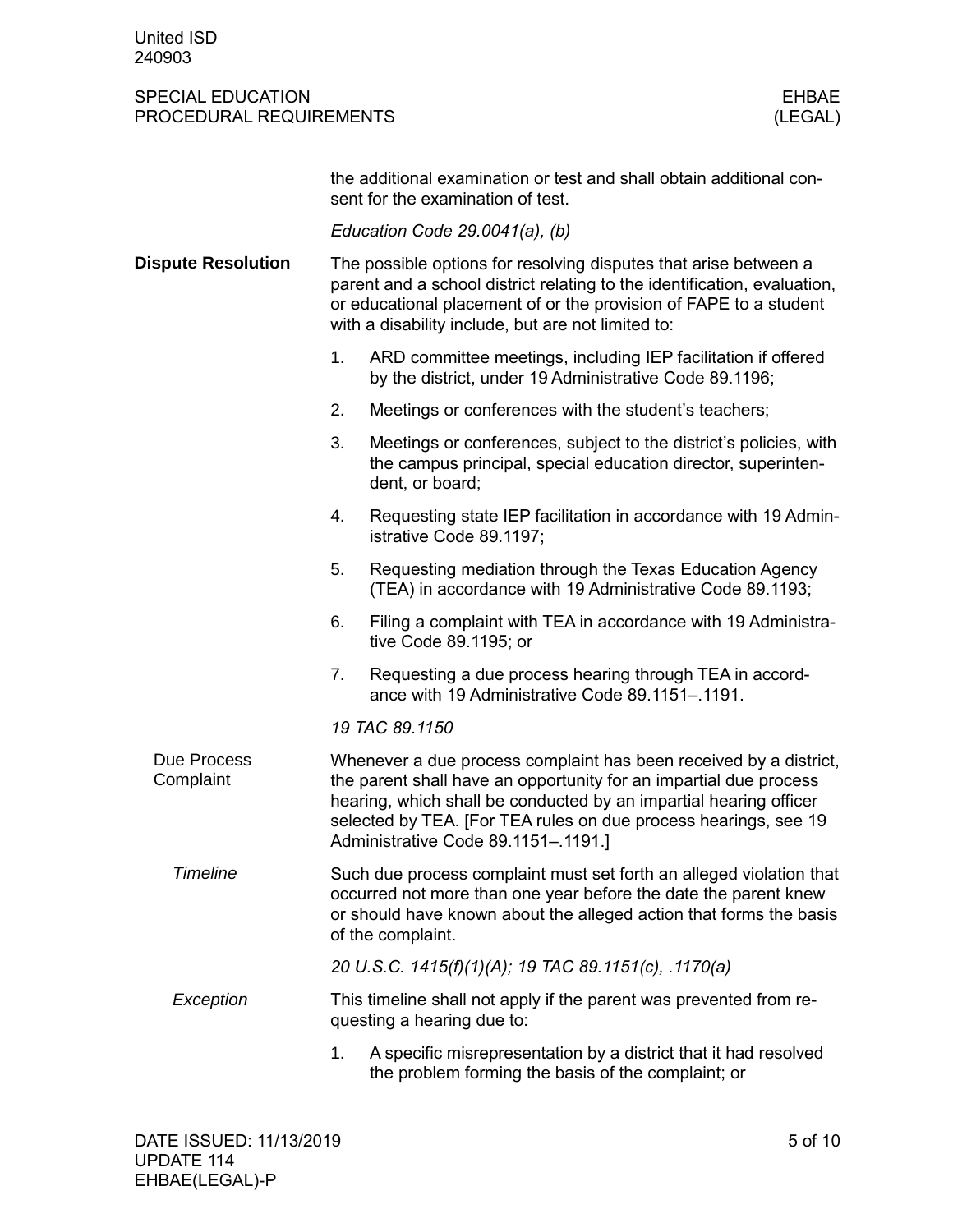|                                                       | 2. | A district's withholding of information from the parent that the<br>district was required by the IDEA to provide.                                                                                                                                                                                                                                                                                                                                                                                                                                                      |
|-------------------------------------------------------|----|------------------------------------------------------------------------------------------------------------------------------------------------------------------------------------------------------------------------------------------------------------------------------------------------------------------------------------------------------------------------------------------------------------------------------------------------------------------------------------------------------------------------------------------------------------------------|
|                                                       |    | 20 U.S.C. 1415(f)(3)(D); 34 C.F.R. 300.511(f), 19 TAC 89.1151(d)                                                                                                                                                                                                                                                                                                                                                                                                                                                                                                       |
| "Stay Put"                                            |    | During the pendency of any proceeding conducted under IDEA part<br>B (except proceedings to challenge a disciplinary change of place-<br>ment or manifestation determination), the child shall remain in the<br>then-current educational placement unless the district and the par-<br>ent agree otherwise. If the child is applying for initial admission to a<br>public school, the child shall, with the consent of the parents, be<br>placed in the public school program until all proceedings have<br>been completed. 20 U.S.C. 1415(j); 34 C.F.R. 300.518, .533 |
| Exception                                             |    | When a due process hearing has been requested by a parent or<br>district concerning a disciplinary change of placement or manifes-<br>tation determination, the child shall remain in the interim alternative<br>educational setting pending the decision of the hearing officer or<br>until the expiration of the child's assignment to the alternative set-<br>ting, or the 45-day time line, if applicable, whichever occurs first,<br>unless the parent and district agree otherwise. 20 U.S.C.<br>1415(k)(3)(A), 1415(k)(4)(A); 34 C.F.R. 300.533 [See FOF]       |
| <b>Resolution Process</b>                             |    | Within 15 calendar days of receiving notice of a parent's due pro-<br>cess complaint, and before initiating a due process hearing, a dis-<br>trict shall convene a meeting with the parent and the relevant<br>member or members of the ARD committee. The purpose of the<br>meeting is for the parent to discuss the due process complaint and<br>the facts that form the basis of the due process complaint, so that<br>the district has the opportunity to resolve the dispute.                                                                                     |
|                                                       |    | The meeting need not be held if the parent and the district agree in<br>writing to waive the meeting, or the parent and the district agree to<br>use the mediation process.                                                                                                                                                                                                                                                                                                                                                                                            |
|                                                       |    | If the district has not resolved the due process complaint to the sat-<br>isfaction of the parent within 30 calendar days of the receipt of the<br>complaint, the due process hearing may occur. If the district is una-<br>ble to obtain the participation of the parent in the resolution meet-<br>ing after reasonable efforts have been made, the district may, at<br>the conclusion of the 30-day period, request that a hearing officer<br>dismiss the parent's request for a hearing.                                                                           |
|                                                       |    | 34 C.F.R. 300.510, 19 TAC 89.1183                                                                                                                                                                                                                                                                                                                                                                                                                                                                                                                                      |
| <b>Transfer of Rights to</b><br><b>Adult Students</b> |    | Not later than one year before the 18th birthday of a student with a<br>disability, the district at which the student is enrolled shall:                                                                                                                                                                                                                                                                                                                                                                                                                               |
|                                                       | 1. | Provide to the student and the student's parents:                                                                                                                                                                                                                                                                                                                                                                                                                                                                                                                      |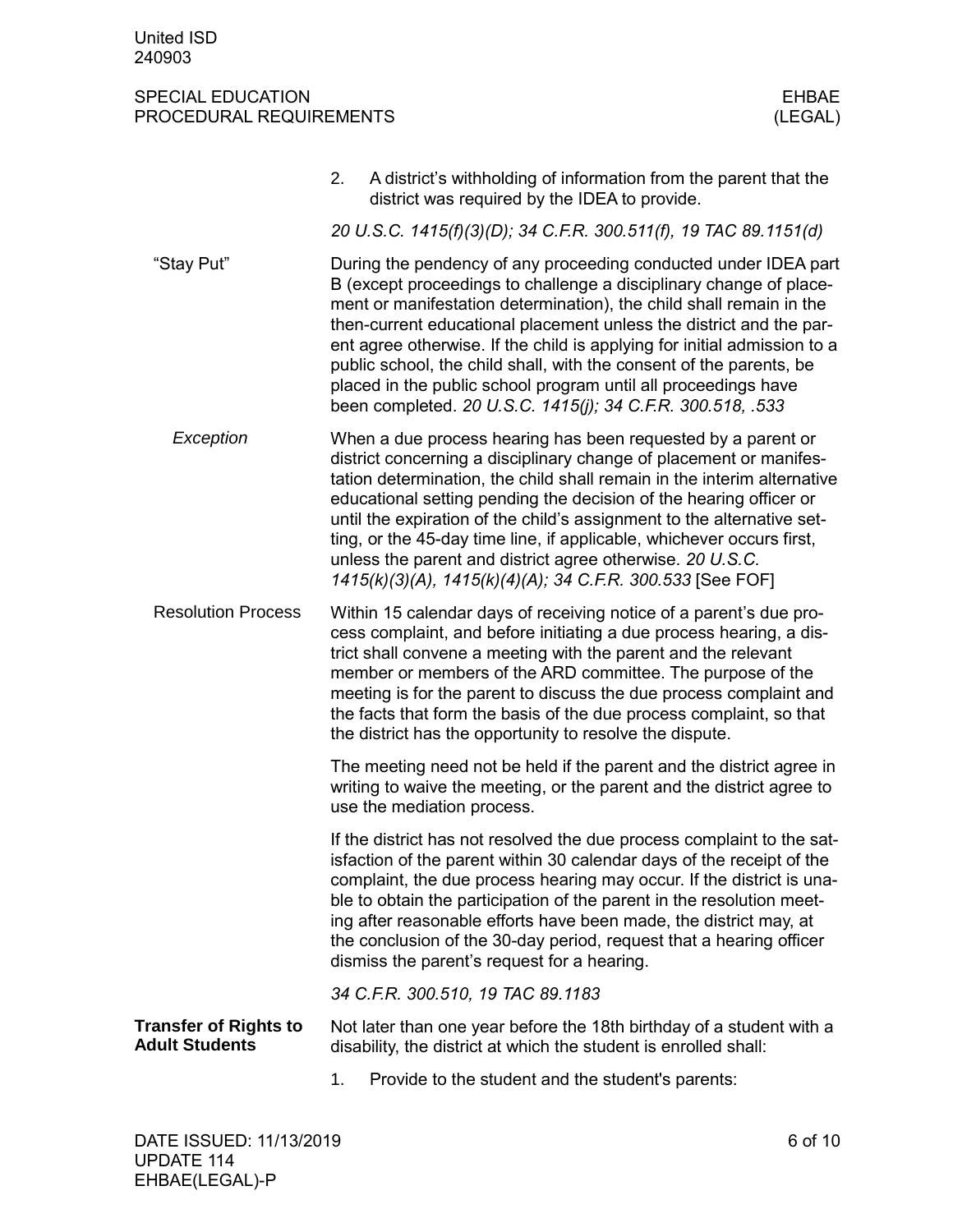|                                                                                             |            | a.       | Written notice regarding the transfer of rights; and                                                                                                                                                                                                                                                                                                                                                               |
|---------------------------------------------------------------------------------------------|------------|----------|--------------------------------------------------------------------------------------------------------------------------------------------------------------------------------------------------------------------------------------------------------------------------------------------------------------------------------------------------------------------------------------------------------------------|
|                                                                                             |            | b.       | Information and resources regarding guardianship, alter-<br>natives to guardianship, including a supported decision-<br>making agreement under Estates Code, Chapter 1357,<br>and other supports and services that may enable the<br>student to live independently; and                                                                                                                                            |
|                                                                                             | 2.         | sources. | Ensure that the student's IEP includes a statement that the<br>district provided the required notice, information, and re-                                                                                                                                                                                                                                                                                         |
|                                                                                             |            |          | If a student with a disability or the student's parent requests infor-<br>mation regarding guardianship or alternatives to guardianship from<br>the district, the district shall provide to the student or parent infor-<br>mation and resources on supported decision-making agreements<br>under Estates Code, Chapter 1357.                                                                                      |
|                                                                                             |            |          | A student with a disability who is 18 years of age or older or whose<br>disabilities of minority have been removed for general purposes<br>under Chapter 31, Family Code, shall have the same right to make<br>educational decisions as a student without a disability. All other<br>rights accorded to parents under Chapter 29, Subchapter A of the<br>Education Code or 20 U.S.C. 1415 transfer to the student. |
|                                                                                             |            |          | 34 C.F.R. 300.520; Education Code 29.017(a), (c), (c-1), (c-2); 19<br>TAC 89.1049(a)                                                                                                                                                                                                                                                                                                                               |
| <b>Notice</b>                                                                               |            |          | When a student reaches the age of 18, a district shall provide writ-<br>ten notice to the student and the student's parents of the transfer of<br>parental rights. This notice is separate and distinct from the re-<br>quirement that, beginning at least one year before the student<br>reaches the age of 18, the student's IEP include a statement re-<br>garding transfer of parental rights.                 |
|                                                                                             |            |          | The notice must include information and resources regarding<br>guardianship, alternatives to guardianship, including a supported<br>decision-making agreement, and other supports and services that<br>enable the student to live independently. The notice must also pro-<br>vide contact information for the parties to use in obtaining addi-<br>tional information.                                            |
|                                                                                             | 89.1049(c) |          | 34 C.F.R. 300.520(a)(3); Education Code 29.017(c); 19 TAC                                                                                                                                                                                                                                                                                                                                                          |
| <b>Special Education</b><br><b>Decision-Making for</b><br><b>Children in Foster</b><br>Care |            |          | A foster parent may act as a parent of a child with a disability, as<br>authorized under 20 U.S.C. Section 1415(b) and its subsequent<br>amendments, if:                                                                                                                                                                                                                                                           |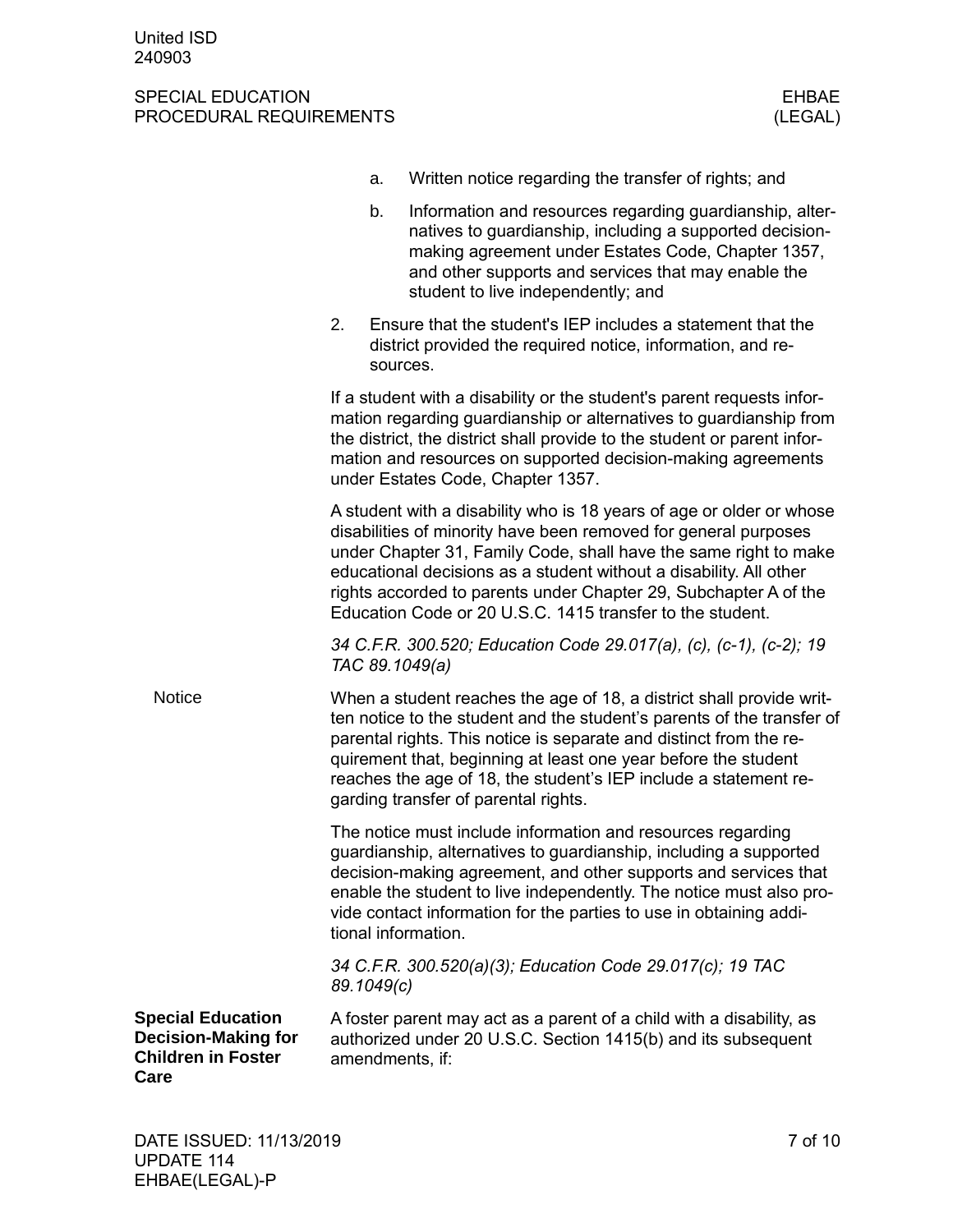|                                                        | 1.                                                                                                                                                                                                                                                                                                                                     |           | The Department of Family and Protective Services (DFPS) is<br>appointed as the temporary or permanent managing conser-<br>vator of the child;                                                                                                                                                 |  |  |  |
|--------------------------------------------------------|----------------------------------------------------------------------------------------------------------------------------------------------------------------------------------------------------------------------------------------------------------------------------------------------------------------------------------------|-----------|-----------------------------------------------------------------------------------------------------------------------------------------------------------------------------------------------------------------------------------------------------------------------------------------------|--|--|--|
|                                                        | 2.                                                                                                                                                                                                                                                                                                                                     |           | The rights and duties of the department to make decisions re-<br>garding education provided to the child under Family Code<br>153.371 have not been limited by court order; and                                                                                                               |  |  |  |
|                                                        | 3.                                                                                                                                                                                                                                                                                                                                     |           | The foster parent agrees to:                                                                                                                                                                                                                                                                  |  |  |  |
|                                                        |                                                                                                                                                                                                                                                                                                                                        | a.        | Participate in making special education decisions on the<br>child's behalf; and                                                                                                                                                                                                               |  |  |  |
|                                                        |                                                                                                                                                                                                                                                                                                                                        | b.        | Complete a training program that complies with mini-<br>mum standards established by agency rule.                                                                                                                                                                                             |  |  |  |
| Training                                               | A foster parent who will act as a parent of a child with a disability<br>must complete a training program before the next scheduled ARD<br>committee meeting for the child but not later than the 90th day after<br>the date the foster parent begins acting as the parent for the pur-<br>pose of making special education decisions. |           |                                                                                                                                                                                                                                                                                               |  |  |  |
|                                                        |                                                                                                                                                                                                                                                                                                                                        | vided by: | A district may not require a foster parent to retake a training pro-<br>gram to continue serving as a child's parent or to serve as the sur-<br>rogate parent for another child if the foster parent has completed a<br>training program to act as a parent of a child with a disability pro- |  |  |  |
|                                                        | 1.                                                                                                                                                                                                                                                                                                                                     | DFPS;     |                                                                                                                                                                                                                                                                                               |  |  |  |
|                                                        | 2.                                                                                                                                                                                                                                                                                                                                     |           | A school district;                                                                                                                                                                                                                                                                            |  |  |  |
|                                                        | 3.                                                                                                                                                                                                                                                                                                                                     |           | An education service center; or                                                                                                                                                                                                                                                               |  |  |  |
|                                                        | 4.                                                                                                                                                                                                                                                                                                                                     |           | Any other entity that receives federal funds to provide special<br>education training to parents.                                                                                                                                                                                             |  |  |  |
|                                                        | A foster parent who is denied the right to act as a parent by a<br>school district may file a complaint with TEA in accordance with<br>federal law and regulations.                                                                                                                                                                    |           |                                                                                                                                                                                                                                                                                               |  |  |  |
|                                                        | Not later than the fifth day after the date a child with a disability is<br>enrolled in a school, DFPS must inform the appropriate school dis-<br>trict if the child's foster parent is unwilling or unable to serve as a<br>parent.                                                                                                   |           |                                                                                                                                                                                                                                                                                               |  |  |  |
|                                                        |                                                                                                                                                                                                                                                                                                                                        |           | Education Code 29.015; 19 TAC 89.1047                                                                                                                                                                                                                                                         |  |  |  |
| <b>Appointment of</b>                                  |                                                                                                                                                                                                                                                                                                                                        |           | These provisions apply to a child with a disability for whom:                                                                                                                                                                                                                                 |  |  |  |
| <b>Surrogate Parent for</b><br><b>Certain Children</b> | 1.                                                                                                                                                                                                                                                                                                                                     |           | DFPS is appointed as the temporary or permanent managing<br>conservator of the child; and                                                                                                                                                                                                     |  |  |  |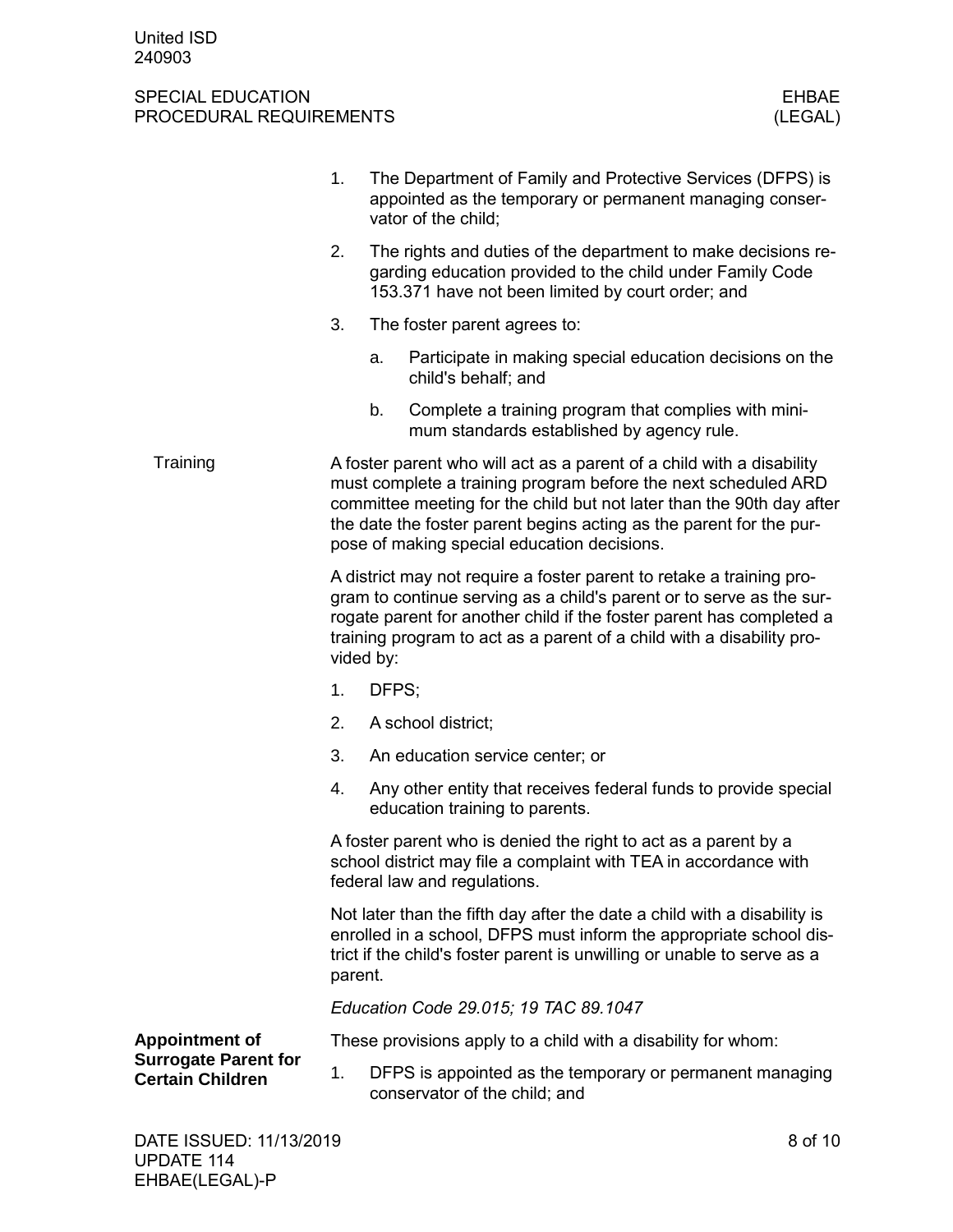|                                                           | 2. | The rights and duties of the department to make decisions re-<br>garding the child's education under Family Code 153.371<br>have not been limited by court order.                                                                                                                                               |
|-----------------------------------------------------------|----|-----------------------------------------------------------------------------------------------------------------------------------------------------------------------------------------------------------------------------------------------------------------------------------------------------------------|
|                                                           |    | A school district must appoint an individual to serve as the surro-<br>gate parent for a child if the district is unable to identify or locate a<br>parent for a child with a disability or the foster parent of a child is<br>unwilling or unable to serve as a parent for the purposes of this<br>subchapter. |
|                                                           |    | Education Code 29.0151(a)-(b)                                                                                                                                                                                                                                                                                   |
| <b>Eligibility and Duties</b><br>of a Surrogate<br>Parent |    | A surrogate parent appointed by a school district may not be an<br>employee of TEA, the school district, or any other agency involved<br>in the education or care of the child; or have any interest that con-<br>flicts with the interests of the child.                                                       |
|                                                           |    | A surrogate parent appointed by a district must:                                                                                                                                                                                                                                                                |
|                                                           | 1. | Be willing to serve in that capacity;                                                                                                                                                                                                                                                                           |
|                                                           | 2. | Exercise independent judgment in pursuing the child's inter-<br>ests;                                                                                                                                                                                                                                           |
|                                                           | 3. | Ensure that the child's due process rights under applicable<br>state and federal laws are not violated;                                                                                                                                                                                                         |
|                                                           | 4. | Complete a training program that complies with minimum<br>standards established by agency rule within the time specified<br>in Education Code 29.015(b);                                                                                                                                                        |
|                                                           | 5. | Visit the child and the school where the child is enrolled;                                                                                                                                                                                                                                                     |
|                                                           | 6. | Review the child's educational records;                                                                                                                                                                                                                                                                         |
|                                                           | 7. | Consult with any person involved in the child's education, in-<br>cluding the child's:                                                                                                                                                                                                                          |
|                                                           |    | Teachers;<br>а.                                                                                                                                                                                                                                                                                                 |
|                                                           |    | Caseworkers;<br>b.                                                                                                                                                                                                                                                                                              |
|                                                           |    | Court-appointed volunteers;<br>C.                                                                                                                                                                                                                                                                               |
|                                                           |    | Guardian ad litem;<br>d.                                                                                                                                                                                                                                                                                        |
|                                                           |    | Attorney ad litem;<br>е.                                                                                                                                                                                                                                                                                        |
|                                                           |    | f.<br>Foster parent; and                                                                                                                                                                                                                                                                                        |
|                                                           |    | Caregiver; and<br>g.                                                                                                                                                                                                                                                                                            |
|                                                           | 8. | Attend meetings of the child's ARD committee.                                                                                                                                                                                                                                                                   |
|                                                           |    |                                                                                                                                                                                                                                                                                                                 |